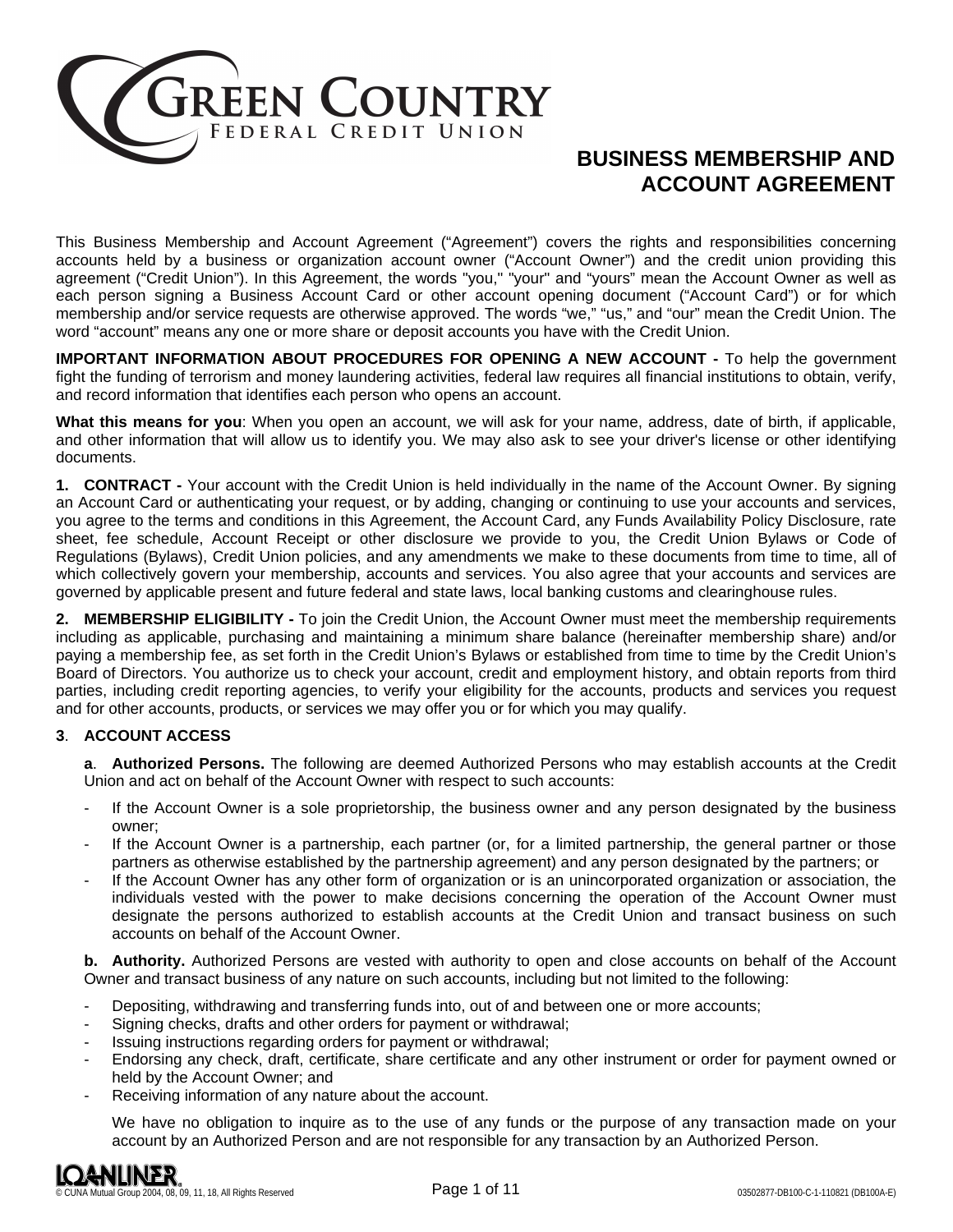We will not be liable for refusing to honor any item or instruction if we believe the signature is not genuine. It is your responsibility to provide us with specimen signatures of all Authorized Persons and to inform us immediately in writing of any changes. If you have authorized the use of a facsimile signature of any Authorized Person, we may honor any document that appears to bear the facsimile signature.

**c. Access Options.** You may access your account in any manner we permit including, for example, in person at one of our branch offices, at an ATM or point-of-sale device, or by mail, telephone, automatic transfer, internet access, or mobile application. Authorized Persons may execute additional agreements and documents we require to access, transact business on and otherwise exercise authority over your account. We may return as unpaid any check or draft drawn on a form we do not provide. Any losses, expenses or fees we incur as a result of handling such a check or draft will be charged to your account.

**d. Credit Union Examination.** We may disregard information on any check or draft, other than the signature of the drawer, the amount of the item and any magnetic encoding. You agree we do not fail to exercise ordinary care in paying an item solely because our procedures do not provide for sight examination of items.

**4. DEPOSIT OF FUNDS REQUIREMENTS -** Funds may be deposited to your accounts in any manner approved by the Credit Union and in accordance with any requirements set forth on our business account rate sheet and fee schedule. We have the right to refuse any deposit, limit the amount that may be offered for deposit, and return all or any part of a deposit. Deposits made by mail, at night depositories or other unstaffed facilities are not our responsibility until we receive them.

**a. Endorsements.** We may accept transfers, checks, drafts, and other items for deposit into any of your accounts if they are made payable to or to the order of the Account Owner, even if they are not endorsed. If an insurance, government, or other check or draft requires an endorsement, we may require that it be endorsed as set forth on the item. We may but are not required to accept, whether for cash or other value, checks, drafts, or items made payable to the Account Owner, provided such items are endorsed with an original or facsimile signature of an Authorized Person. Endorsements must be made on the back of the check or draft within 1½ inches from the top edge, although we may accept endorsements outside this space. However, any loss we incur due to a delay or processing error resulting from an irregular endorsement or other markings by you or any prior endorser will be your responsibility. If we offer a remote deposit capture service and you have been approved to use the service to make deposits to your account, you agree that, prior to transmitting check or draft images, you will restrictively endorse each original check or draft in accordance with any other agreement with us that governs this service. **For accounts held at credit unions located in New York:** If a check, draft, or item that is payable to two (2) or more persons is ambiguous as to whether it is payable to either or both, we will process the check, draft, or item as though it is payable to all such persons. **For accounts held at credit unions located in states other than New York:** If a check, draft or other item that is payable to two or more persons is ambiguous as to whether it is payable to either or both, we may process the check, draft or item as though it is payable to either person.

**b. Collection of Items.** We act only as your agent, and we are not responsible for handling items for deposit or collection beyond the exercise of ordinary care. We are not liable for the loss of an item in transit or the negligence of any correspondent. Each correspondent will only be liable for its own negligence. We may send any item for collection. Items drawn on an institution located outside the United States are handled on a collection basis only. You waive any notice of nonpayment, dishonor, or protest regarding items we purchase or receive for credit or collection to your account. We reserve the right to pursue collection of previously dishonored items at any time, including giving a payor financial institution extra time beyond any midnight deadline limits.

**c. Restrictive Legends.** Some checks and drafts contain restrictive legends or similar limitations on the front of the item. Examples of restrictive legends include "two signatures required," "void after 60 days," and "not valid over \$500.00." We are not liable for payment of any check or draft contrary to a restrictive legend or other limitation contained in or on the item unless we have specifically agreed in writing to the restriction or limitation.

**d. Final Payment.** All items and Automated Clearinghouse (ACH) transfers credited to your account are provisional until we receive final payment. If final payment is not received, we may charge your account for the amount of such items and impose a return item fee on your account. Any collection fees we incur may also be charged to your account. We reserve the right to refuse or return any item or funds transfer.

**e. Direct Deposits.** We may offer direct deposit services, including preauthorized deposits (e.g. payroll checks, Social Security or retirement checks, or other government checks) or preauthorized transfers from other accounts. You must authorize direct deposits by completing a separate authorization document. You must notify us if you wish to cancel or change a direct deposit or preauthorized transfer. Any cancellation or change will become effective once we receive notice from you and have a reasonable period of time to act on your request. If we are required to reimburse a government agency for any benefit payment directly deposited into your account, we may deduct the amount returned from any of your accounts, unless prohibited by law. If your account is overdrawn, you authorize us to deduct the amount your account is overdrawn from any deposit, including deposits of government payments or benefits.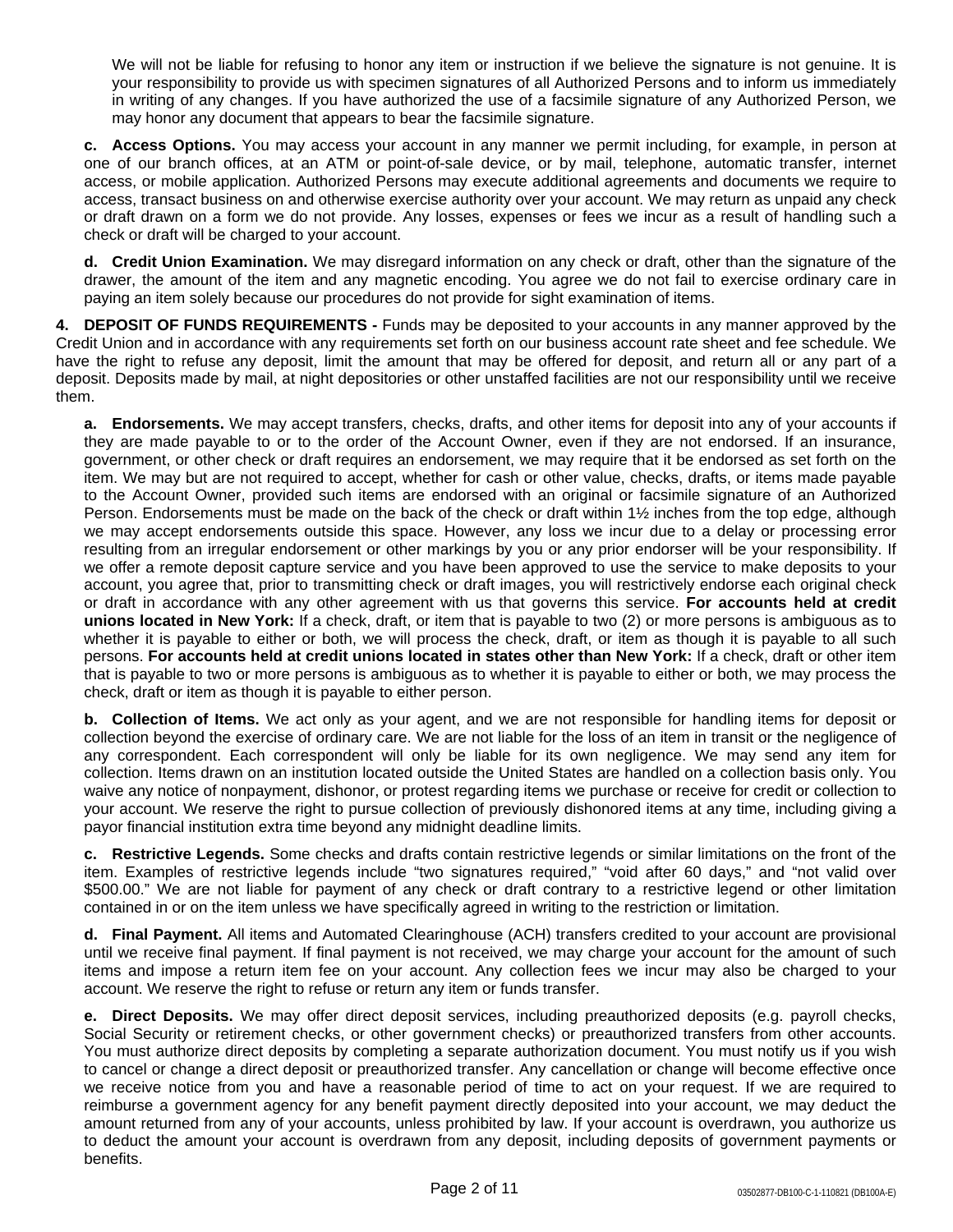**f. Crediting of Deposits.** Deposits will be credited to your account on the day we consider them received as stated in our Funds Availability Policy Disclosure.

**5. FUNDS TRANSFERS -** Funds transfers we permit that are subject to Article 4A of the Uniform Commercial Code, including Automated Clearinghouse (ACH) credit transactions and wire transfers, will be subject to such provisions of the Uniform Commercial Code as enacted by the state where the main office of the Credit Union is located, except as otherwise provided in this Agreement. ACH transfers are subject to rules of the National Automated Clearinghouse Association (NACHA). If we execute requests for funds transfers by Fedwire, such transfers are subject to the Federal Reserve Board's Regulation J.

**a. Authorization for Transfers/Debiting of Accounts.** Any Authorized Person is authorized to make or order funds transfers to or from your account. We will debit your account for the amount of a funds transfer and will charge your account for any fees related to the transfer.

**b. Right to Refuse to Make Transfers/Limitation of Liability.** Unless we agree otherwise in writing, we reserve the right to refuse to execute any payment order to transfer funds to or from your account. We are not obligated to execute any payment order to transfer funds out of your account if the amount of the requested transfer plus applicable fees exceeds the available funds in your account. We are not liable for errors, delays, interruptions or transmission failures caused by third parties or circumstances beyond our control, including mechanical, electronic or equipment failure. In addition, we will not be liable for consequential, special, punitive or indirect loss or damage you may incur in connection with funds transfers to or from your account.

**c. No Notice Required.** We will not provide you with notice when funds transfers are credited to your account. You will receive notice of such credits on your account statements. You may contact us to determine whether a payment has been received.

**d. Interest Payments.** If we fail to properly execute a payment order and such action results in a delay in payment to you, applicable law requires that we pay you interest for the period of delay. Based on your account type, we will pay you such interest in the form of dividend or interest payments, whichever applies. You agree that the dividend or interest rate paid to you will be based on the lowest nominal dividend or interest rate we were paying on any account during that period.

**e. Provisional Credit for ACH Transactions.** We may provisionally credit your account for an ACH transfer before we receive final settlement. If we do not receive final settlement, we may reverse the provisional credit or require you to refund us the amount provisionally credited to your account, and the party originating the transfer will not be considered to have paid you.

**f. Payment Order Processing and Cut-off Times.** Payment orders we accept will be executed within a reasonable time of receipt. Unless we have agreed otherwise in writing, a payment order may not necessarily be executed on the date it is received or on a particular date you specify. Cut-off times may apply to the receipt, execution and processing of funds transfers, payment orders, cancellations, and amendments. Funds transfers, payment orders, cancellations, and amendments received after a cut-off time may be treated as having been received on the next funds transfer business day. Information about any cut-off times is available upon request. From time to time, we may need to temporarily suspend processing of a transaction for greater scrutiny of verification in accordance with applicable law. This action may affect settlement or availability of the transaction.

**g. Identifying Information.** If your payment order identifies the recipient and any financial institution by name and account or other identifying number, the Credit Union and any other financial institutions facilitating the transfer may rely strictly on the account or other identifying number, even if the number identifies a different person or financial institution.

**h. Amendments and Cancellations of Payment Orders.** Any Authorized Person may amend or cancel a payment order regardless of whether that person initiated the order. We may refuse requests to amend or cancel a payment order that we believe will expose the Credit Union to liability or loss. Any request to amend or cancel a payment order that we accept will be processed within a reasonable time after it is received. You agree to hold us harmless from and indemnify us for all losses and expenses resulting from any actual or attempted amendment or cancellation of a payment order.

**i. Security Procedures.** We may require you to follow a security procedure to execute, amend or cancel a payment order so that we may verify the authenticity of the order, amendment or cancellation. You agree that the security procedure established by separate agreement between you and the Credit Union is commercially reasonable. If you refuse to follow a commercially reasonable security procedure that we offer, you agree to be bound by any payment order, whether authorized or not, that is issued in your name and accepted by us in good faith in accordance with the security procedure you choose.

**j. Duty to Report Unauthorized or Erroneous Funds Transfers.** You must exercise ordinary care to identify and report unauthorized or erroneous funds transfers on your account. You agree that you will review your account(s) and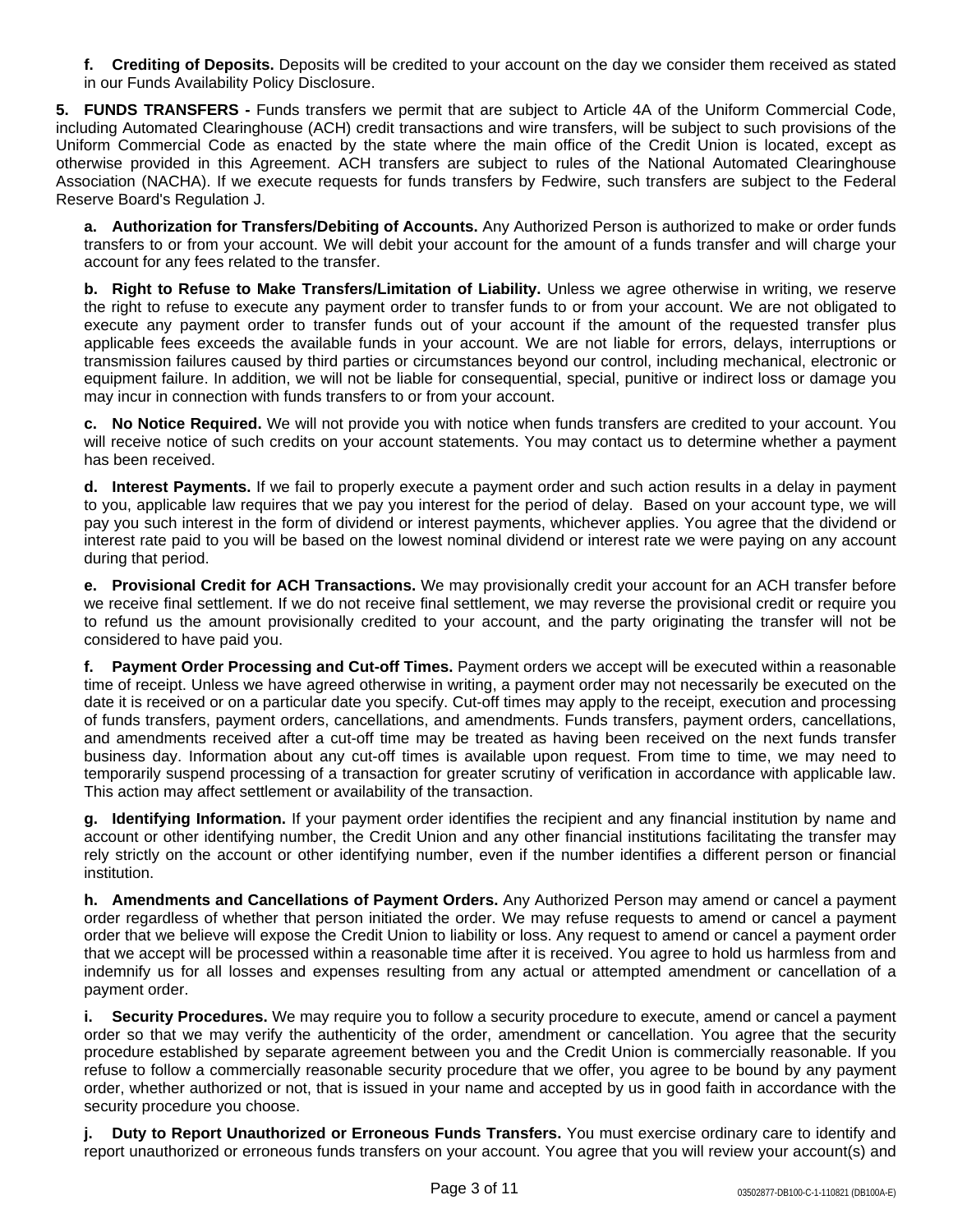periodic statement(s). You further agree you will notify us of any unauthorized or erroneous transfers within the time frames described in the "Statements" section of this Agreement.

**k. Recording Telephone Requests.** You agree that we may record payment order, amendment and cancellation requests as permitted by applicable law.

**6. ACCOUNT RATES AND FEES -** We pay account earnings and assess fees against your account as set forth in our business account rate sheet and fee schedule. We may change our business account rate sheet and fee schedule at any time and will notify you as required by law.

**7. TRANSACTION LIMITATIONS -** We reserve the right to restrict withdrawals or transfers from your account and shall not be liable for any restrictive action we take regarding withdrawals, transfers, or the payment or non-payment of checks and drafts, except those damages which may arise solely as a result of the Credit Union's negligence.

**a. Withdrawal Restrictions.** We permit withdrawals if your account has a sufficient available balance to cover the full amount of the withdrawal, and may otherwise honor withdrawal requests in accordance with our overdraft policies or any overdraft protection service you have established with us. Checks and drafts or other transfers or payment orders which are drawn against insufficient available funds may be subject to a fee as set forth in our business account fee schedule. If there are sufficient available funds to cover some, but not all, of your withdrawal request, we may otherwise allow you to make a withdrawal in an amount for which there are sufficient available funds.

We may limit or refuse a withdrawal in some situations, and will advise you accordingly if, for example: (1) there is a dispute between Authorized Persons (unless a court has ordered the Credit Union to allow the withdrawal); (2) a legal garnishment or attachment is served; (3) the account secures any obligation to us; (4) required documentation has not been presented; (5) you fail to repay a Credit Union loan on time; (6) for non-corporate accounts, a depositor is deceased; or, for corporate accounts, the corporation is in bankruptcy proceedings or has been dissolved and the required disposition of the account has not been made; (7) someone with authority to do so requests us not to permit the withdrawal; or (8) there are other circumstances which do not permit us to make the withdrawal. We also reserve the right to refuse any withdrawal which is attempted by any method not specifically permitted by us. We may require you to give written notice of 7 to 60 days before any intended withdrawals.

**b. Transfer Limitations.** For accounts subject to transfer limitations, you may not make more than six withdrawals and transfers to another Credit Union account of yours or to a third party during any month by means of a preauthorized, automatic or internet transfer, by telephonic order or instruction, or by check, draft, debit card, if applicable, or similar order. A preauthorized transfer includes any arrangement with us to pay a third party from your account upon oral or written orders, including orders received via ACH. When a transfer exceeds these limitations, we may refuse or reverse it, assess fees against your account, suspend your account, or close your account and transfer the balance to an account without such transfer limitations. There is no limit on the number of transfers you may make to a Credit Union loan account or on the number of withdrawals you may make if the withdrawal is made in person, by mail, messenger or at an ATM. There is also no limit on the number of telephone requests for withdrawals in the form of a check or draft which is then mailed directly to you, although we may impose a fee for such services.

**8. CERTIFICATE ACCOUNTS -** Any term share, share certificate, time deposit or certificate of deposit account, whichever we offer as allowed by applicable federal or state law, is subject to the terms of this Agreement, our business account rate sheet and fee schedule, Account Receipt(s), if provided, and any other documents we provide for the account, the terms of which are incorporated herein by reference. **For accounts held at state chartered credit unions located in Wisconsin:** Credit Union liability for dividends declared by the board of directors on term share, share certificate and passbook savings accounts shall terminate without penalty to the Credit Union upon the Credit Union entering an involuntary dissolution procedure, or if the Director of Credit Unions shall take possession of the Credit Union under s.186.235(11) of the Wisconsin Statutes. Upon dissolution, the Director shall determine the priority of payout of the various classifications of savings (Wis. Admin. Code DFI-CU 60.06).

## **9. OVERDRAFTS AND DISHONORED ITEMS**

a. **Insufficient Funds/Overdrafts.** If, on any day, the available balance in your account is not sufficient to pay the full amount of a check, draft, transaction or other item that is presented for payment from the account, we may return the item or pay it in accordance with our overdraft policies or any overdraft service you have established with us. We are not required to pay any item that exceeds the available balance in your account. Items drawn on your account may be paid in any order we choose. The available balance for your account is determined according to our funds availability policy and may reflect pending transactions you have authorized but have not yet posted to your account. We may determine whether the available balance in your account is sufficient to pay an item at any time between presentation of the item and our midnight deadline, with only one review of the account required. We are not required to notify you if your account does not have sufficient available funds to pay the item. Your account may be subject to a fee as disclosed in our business account fee schedule for each item presented against an insufficient available balance, regardless of whether we return or pay the item. We may charge a fee each time an item is submitted or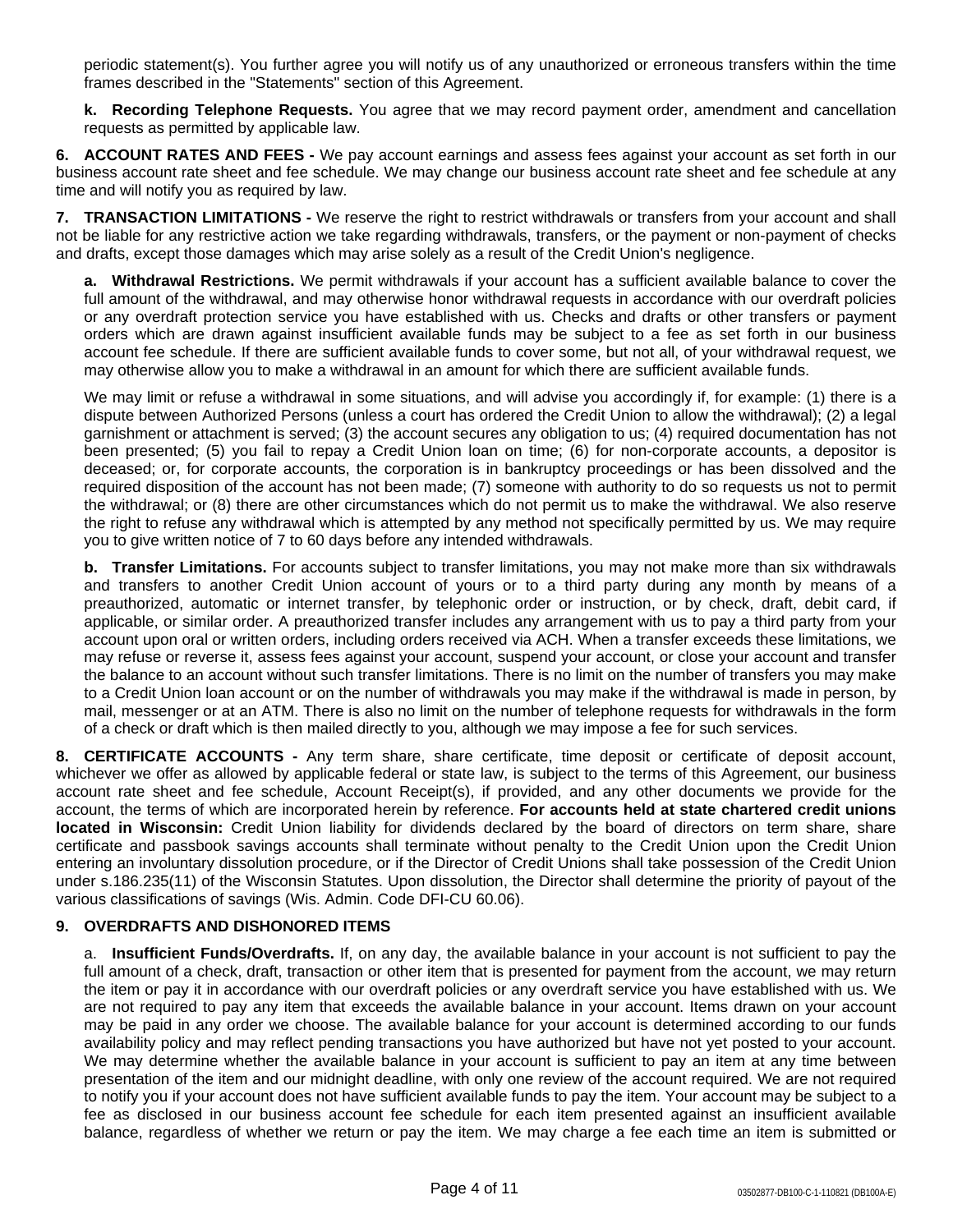resubmitted for payment; therefore, you may be assessed more than one fee as a result of a returned item and resubmission(s) of the returned item.

If you have established an overdraft service with us that links your share or deposit account with other Credit Union accounts of yours, you authorize us to transfer funds from those accounts to cover the amount of any items that exceed the available balance in your account as well as the amount of any fee assessed for the transfer. Such transfers may be made from another share or deposit account, an overdraft line-of-credit account, or other account you so designate. If we, at our discretion and as a courtesy to you, honor items that exceed the available balance in your account, the account will be overdrawn and you agree to repay the overdrawn amount, plus any fee assessed by us, in accordance with the requirements established in any other agreement with us that governs this overdraft protection service. By exercising our discretionary right to honor such items, we do not agree to honor them in the future.

b. **Dishonored Items.** We may redeposit an item taken for deposit, cash or other value, or we may return the item to you and charge your account. If your account does not contain a sufficient available balance to reimburse us for the amount of the item, you must repay us for the amount we are unable to collect from your account. If we choose to redeposit an item, we are not required to notify you that the item was returned unpaid. We may charge your account and/or seek recovery directly from you for any item that is returned due to your breach of warranty under the Uniform Commercial Code as adopted in the state where our main office is located.

c. **How Transactions are Posted to Your Account.** Basically, there are two types of transactions that affect your account: credits (deposits of money into your account) and debits (payments out of your account). It is important to understand how each is applied to your account so that you know how much money you have and how much is available to you at any given time. This section explains generally how and when we post transactions to your account.

**Credits.** Deposits are generally added to your account when we receive them. However, in some cases when you deposit a check, the full amount of the deposit may not be available to you at the time of deposit. Please refer to the Funds Availability Policy Disclosure for details regarding the timing and availability of funds from deposits.

**Debits.** There are several types of debit transactions. Common debit transactions are generally described below. Keep in mind that there are many ways transactions are presented for payment by merchants, and we are not necessarily in control of when transactions are received.

- **Checks.** When you write a check, it is processed through the Federal Reserve system. We receive data files of cashed checks from the Federal Reserve each day. The checks drawn on your account are compiled from these data files and paid each day. We process the payments from low to high dollar value.
- **ACH Payments.** We receive data files every day from the Federal Reserve with Automated Clearing House (ACH) transactions. These include, for example, automatic bill payments you have authorized. ACH transactions for your account are posted throughout the day in order of receipt.
- **PIN-Based Debit Card Purchase Transactions.** These are purchase transactions using your debit card for which a merchant may require you to enter your personal identification number (PIN) at the time of sale. They are processed through a PIN debit network. These transactions are similar to ATM withdrawal transactions because the money is usually deducted from your account immediately at the time of the transaction. However, depending on the merchant, a PIN-based transaction may not be immediately presented for payment.
- **Signature-Based Debit Card Purchase Transactions**. These are purchase transactions using your debit card that are processed through a signature-based network. Rather than entering a PIN, you typically sign for the purchase; however, merchants may not require your signature for certain transactions. Merchants may seek authorization for these types of transactions. The authorization request places a hold on funds in your account when the authorization is completed. The "authorization hold" will reduce your available balance by the amount authorized but will not affect your actual balance. The transaction is subsequently processed by the merchant and submitted to us for payment. This can happen hours or sometimes days after the transaction, depending on the merchant and its payment processor. These payment requests are received in real time throughout the day and are posted to your account when they are received.

The amount of an authorization hold may differ from the actual payment because the final transaction amount may not yet be known to the merchant when you present your card for payment. For example, if you use your debit card at a restaurant, a hold will be placed in an amount equal to the bill presented to you; but when the transaction posts, it will include any tip that you may have added to the bill. This may also be the case where you present your debit card for payment at gas stations, hotels and certain other retail establishments. We cannot control how much a merchant asks us to authorize, or when a merchant submits a transaction for payment.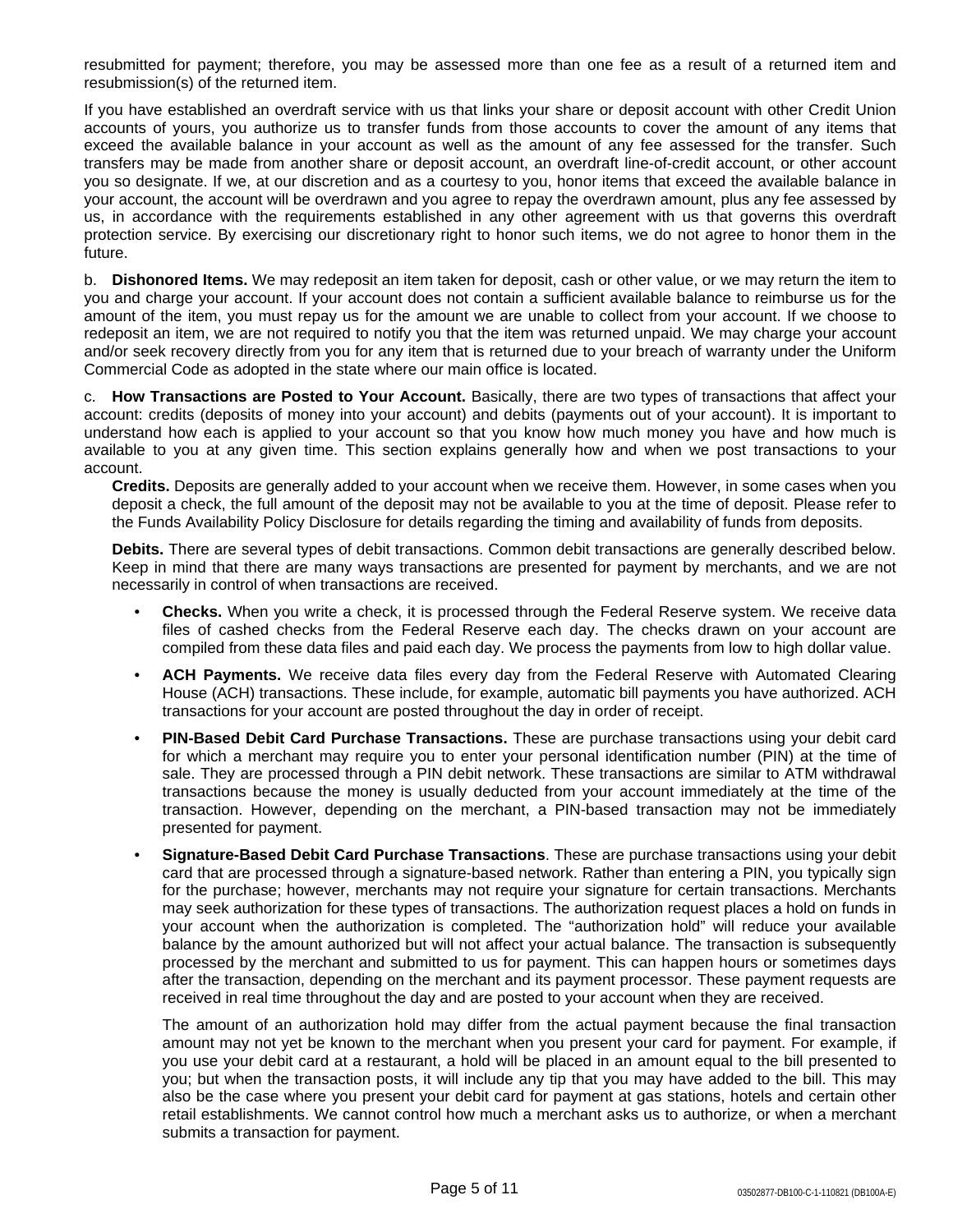This is a general description of certain types of transactions. These practices may change, and we reserve the right to pay items in any order we choose as permitted by law.

d. **Understanding Your Account Balance.** Your checking account has two kinds of balances: the actual balance and the available balance. Your actual balance reflects the full amount of all deposits to your account as well as payment transactions that have been posted to your account. It does not reflect checks you have written and are still outstanding or transactions that have been authorized but are still pending. Your available balance is the amount of money in your account that is available for you to use. Your available balance is your actual balance less: (1) holds placed on deposits; (2) holds on debit card or other transactions that have been authorized but are not yet posted; and (3) any other holds, such as holds related to pledges of account funds and minimum balance requirements or to comply with court orders. We use your available balance to determine whether there are sufficient funds in your account to pay items, including checks and drafts, as well as ACH, debit card and other electronic transactions. Pending transactions and holds placed on your account may reduce your available balance and may cause your account to become overdrawn regardless of your actual balance. In such cases, subsequent posting of the pending transactions may further overdraw your account and be subject to additional fees. You should assume that any item which would overdraw your account based on your available balance may create an overdraft. You may check your available balance online at www.greencountryfcu.com, at an ATM, by visiting a credit union branch or by calling us at 877.435.4370.

**10. CHECKS OR DRAFTS PRESENTED FOR PAYMENT IN PERSON -** We may refuse to accept any check or draft drawn on your account that is presented for payment in person. Such refusal shall not constitute a wrongful dishonor of the check or draft, and we shall have no liability for refusing payment. If we agree to cash a check or draft that is presented for payment in person, we may require the presenter to pay a fee. Any applicable fees for cashing checks or drafts are stated in our business account fee schedule.

**11. POSTDATED AND STALEDATED CHECKS OR DRAFTS -** You agree not to draw or issue any check or draft that is postdated. If you draw or issue a check or draft that is payable on a future date, we will have no liability if we pay the check or draft before its payment date. You agree not to deposit checks, drafts, or other items before they are properly payable. We are under no obligation to pay a check or draft drawn on your account that is presented more than six months after the date it was written; however, if the check or draft is paid against your account, we will have no liability for such payment.

**12. FOREIGN CURRENCY -** All checks or drafts drawn on your account shall be payable in currency of the United States. You agree not to draw a check or draft that is payable in any foreign currency. If you give us an order to pay a check or draft in a foreign currency, we have the right to return the check or draft unpaid. However, if we pay the check or draft, we will not be responsible for the currency conversion or any fees assessed for collection, and you will be bound by our determination of the currency conversion rate, the data used and the manner in which we make the conversion.

# **13. STOP PAYMENT ORDERS**

**a. Stop Payment Order Request.** Any Authorized Person may request a stop payment order on any check or draft drawn on your account. To be binding, the order must accurately describe the check or draft, including the exact account number, check or draft number, and amount of the check or draft. This exact information is necessary for the Credit Union to identify the check or draft. If we receive incorrect or incomplete information, we will not be responsible for failing to stop payment on the check or draft. In addition, we must receive sufficient advance notice of the stop payment order to allow us a reasonable opportunity to act on it. If we recredit your account after paying a check or draft over a valid and timely stop payment order, you agree to sign a statement describing the dispute with the payee, to transfer to us all of your rights against the payee or other holders of the check or draft, and to assist us in any legal action.

**For accounts held at credit unions located in the state of New York:** Payment on any certified check, cashier's check, teller's check, or any other check, draft, or payment guaranteed by us may be stopped only according to the provisions of Section 4-403 of the Uniform Commercial Code as enacted by the state of New York. **For accounts held at credit unions located in states other than New York:** You may not stop payment on any certified check, cashier's check, teller's check or any other check, draft or payment guaranteed by us.

**b. Duration of Order.** You may make an oral stop payment order which will lapse within 14 calendar days unless you confirm it in writing, or in a record if allowed by applicable law, within that time. A written stop payment order is effective for six months and may be renewed from time to time in writing, or in a record if allowed by applicable law. We do not have to notify you when a stop payment order expires. **For accounts held at credit unions located in the states of Florida and Texas:** We have the right to refuse to accept oral stop payment orders and may require that all stop payment orders be made in writing or in a record as allowed by applicable law.

**c. Liability.** Fees for stop payment orders are set forth on our business account fee schedule. Although payment of an item may be stopped, you may remain liable to any item holder, including us. You have the burden of establishing the fact and amount of loss resulting from the payment of an item contrary to a binding stop payment order. You agree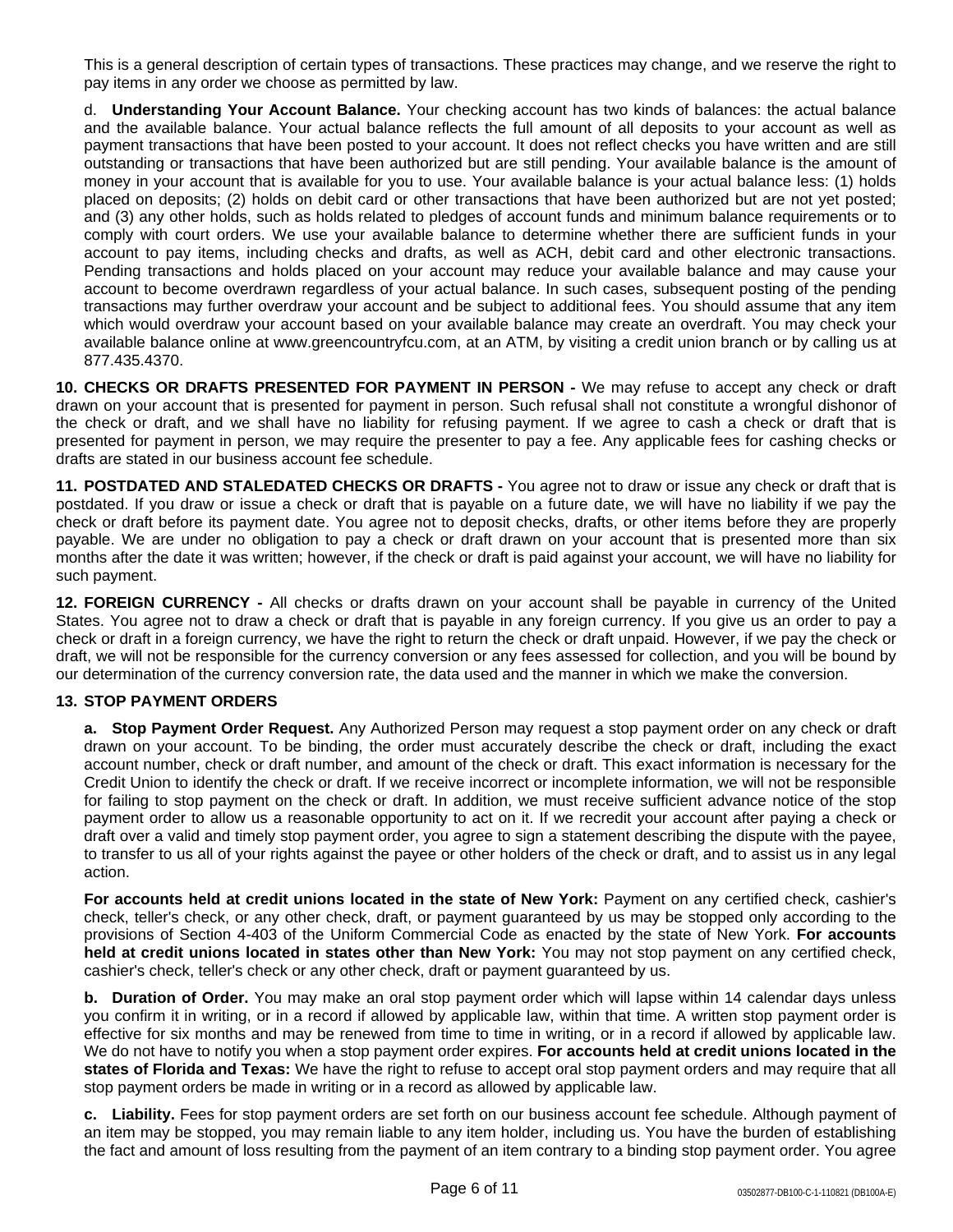to indemnify and hold the Credit Union harmless from all costs, including attorney's fees and all damages or claims related to our refusal to pay an item, as well as claims of the Account Owner or of any payee or endorsee for failing to stop payment of an item as a result of incorrect information provided by you.

**14. CREDIT UNION LIABILITY -** If we do not properly complete a transaction according to this Agreement, we will be liable for your losses or damages not to exceed the amount of the transaction, except as otherwise provided by law or elsewhere in this Agreement. We will not be liable if, for example: (1) your account contains an insufficient available balance for the transaction; (2) circumstances beyond our control prevent the transaction; (3) your loss is caused by your or another financial institution's negligence; or (4) your account funds are subject to legal process or other claim. We are not liable if checks, drafts or other items were forged or altered so that the forgery or alteration could not be reasonably detected. We will not be liable for consequential damages, except liability for wrongful dishonor. We are not responsible for a check or draft that is paid by us if we acted in a commercially reasonable manner and exercised ordinary care. We exercise ordinary care if our actions or nonactions are consistent with applicable state law, federal reserve regulations and operating letters, clearinghouse rules, and general banking practices followed in the area we serve. You grant us the right, in making payments of deposited funds, to rely exclusively on the form of the account and the terms of this Agreement. Any conflict between what you or our employees may say or write will be resolved by reference to this Agreement.

**15. UNAUTHORIZED USE OF CHECK OR DRAFT WRITING AND FACSIMILE SIGNATURE EQUIPMENT -** You are responsible for maintaining the security of all facsimile signatures, check or draft writing equipment and supplies. You must promptly notify us in writing of the loss or theft of any checks or drafts or the unauthorized use of facsimile signature equipment, as well as the circumstances surrounding the loss, theft or unauthorized use. We are not liable for any unauthorized use of a facsimile signature.

**16. PLEDGE, RIGHT OF OFFSET AND STATUTORY LIEN -** Unless prohibited by law, you pledge and grant as security for all obligations you may have now or in the future, except obligations secured by your principal residence, all shares and dividends and all deposits and interest, if any, in all accounts you have with us now and in the future. If you pledge a specific dollar amount in your account(s) for a loan, we will freeze the funds in your account(s) to the extent of the outstanding balance of the loan or, if greater, the amount of the pledge if the loan is a revolving loan. Otherwise, funds in your pledged account(s) may be withdrawn unless you are in default. You agree we have the right to offset funds in any of your accounts against any obligation owed to us. Federal or state law, depending on whether we have a federal or state charter, gives us a lien on all shares and dividends and all deposits and interest, if any, in the account(s) you have with us now and in the future. Except as limited by state or federal law, the statutory lien gives us the right to apply the balance of all your accounts to any obligation on which you are in default. After you are in default, we may exercise our statutory lien rights without further notice to you.

Your pledge and our statutory lien rights will allow us to apply the funds in your account(s) to what you owe **when you are in default, except as limited by state or federal law.** If we do not apply or offset the funds in your account(s) to satisfy your obligation, we may place an administrative freeze on your account(s) in order to protect our statutory lien rights and may apply or offset the funds in your account(s) to the amount you owe us at a later time. The statutory lien and your pledge does not apply to any Individual Retirement Account or any other account that would lose special tax treatment under state or federal law if given as security. By not enforcing our right to apply or offset funds in your account(s) to your obligations that are in default, we do not waive our right to enforce these rights at a later time.

**17. TRANSFER OF ACCOUNT -** All accounts are nonassignable and nontransferable to third parties except by us.

**18. LEGAL PROCESS -** If any legal action is brought against your account, we may pay out funds according to the terms of the action or refuse any payout until the dispute is resolved, as permitted by law. Any expenses or attorney's fees we incur responding to legal process may be charged against your account without notice, unless prohibited by law. Any legal process against your account is subject to our lien and security interest.

**19. ACCOUNT INFORMATION -** Upon request, we will give you the name and address of each agency from which we obtain a credit report regarding your account. We agree not to disclose account information to third parties except when: (1) it is necessary to complete a transaction; (2) the third party seeks to verify the existence or condition of your account in accordance with applicable law; (3) such disclosure is made to comply with the law or an order issued by a court or government agency; (4) you give us written permission; or (5) as otherwise permitted by applicable law. We may provide information to credit bureaus about an insolvency, delinquency, late payment or default on your account to include in your credit report.

## **20. NOTICES**

**a. Name or Address Changes.** You are responsible for promptly notifying us of any address or name change. The Credit Union is only required to attempt to communicate with you at the most recent address you have provided to us. If we attempt to locate you, we may impose a service fee as set forth on our business account fee schedule.

**b. Notice of Amendments.** Except as prohibited by applicable law, we may at any time change the terms of this Agreement. We will notify you, in a manner we deem appropriate under the circumstances, of any changes in terms, rates, or fees as required by law.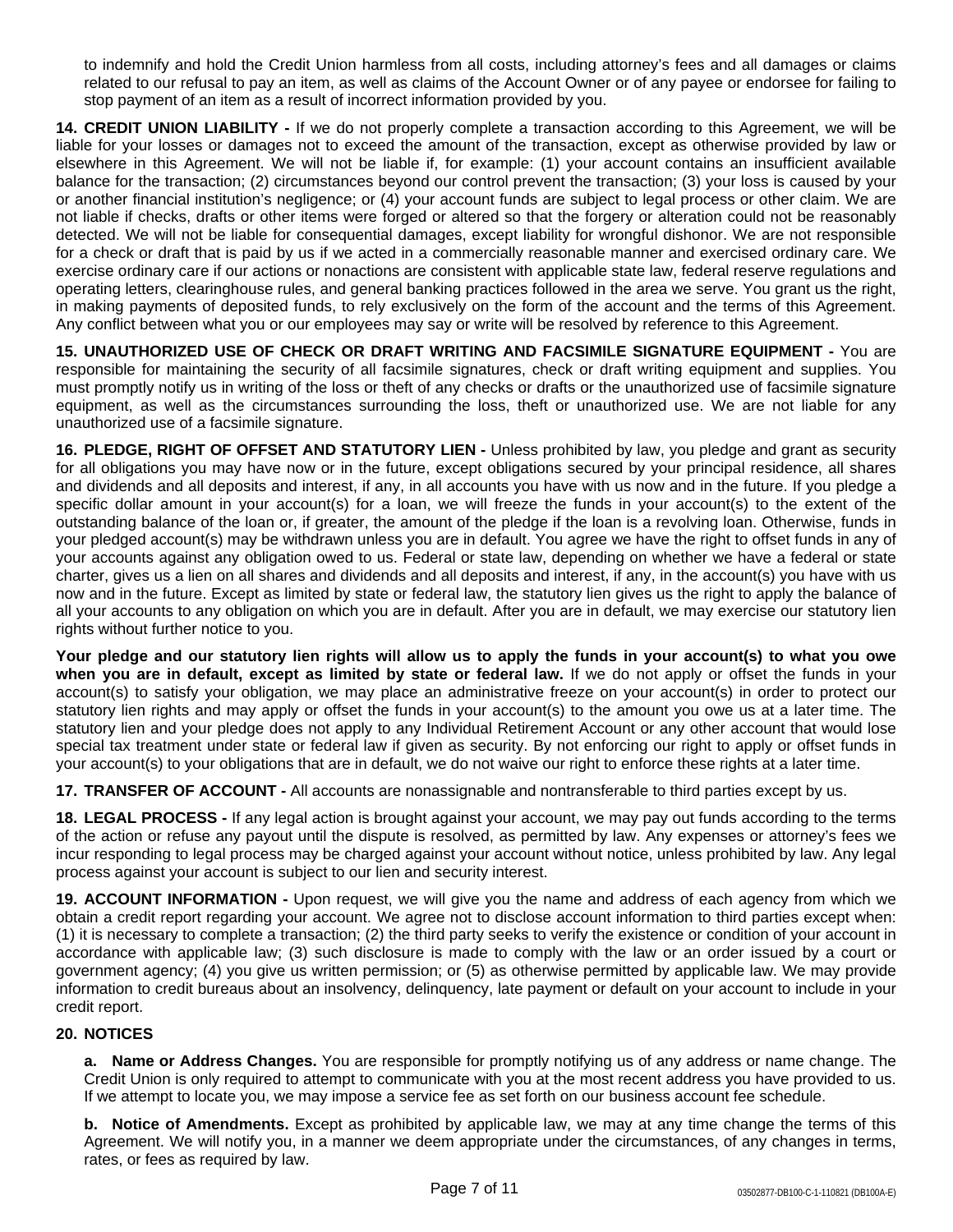**c. Effect of Notice.** Any written notice you give us is effective when we receive it. Any written notice we give to you is effective when it is provided electronically or is deposited in the U.S. mail, postage prepaid and addressed to you at your statement mailing address, and will be effective whether or not received by you.

**d. Electronic Notices.** If you have agreed to receive notices electronically, we may send you notices electronically and discontinue mailing paper notices to you until you notify us that you wish to reinstate receiving paper notices.

**21. TAXPAYER IDENTIFICATION NUMBER AND BACKUP WITHHOLDING -** You agree that we may withhold taxes from any dividends or interest earned on your account as required by federal, state or local law or regulations. Your failure to furnish a correct Taxpayer Identification Number (TIN) or meet other requirements may result in backup withholding. If your account is subject to backup withholding, we must withhold and pay to the Internal Revenue Service a percentage of dividends, interest, and certain other payments. If you fail to provide your TIN within a reasonable time, we will close your account and return the balance to you, less any applicable service fees.

## **22. STATEMENTS**

**a. Contents.** If we provide a periodic statement for your account, you will receive a statement that shows the transactions and activity on your account during the statement period. For share draft or checking accounts, you understand and agree that your original check or draft, when paid, becomes property of the Credit Union and may not be returned to you, but copies may be retained by us or payable through financial institutions and made available upon your request. You understand and agree that statements are made available to you on the date they are mailed to you or, if you have requested, on the date they are made available to you electronically. You also understand and agree that checks, drafts or copies thereof are made available to you on the date the statement is mailed to you or is provided to you electronically, even if the checks or drafts do not accompany the statement.

**b. Examination.** You are responsible for promptly examining each statement upon receiving it and reporting any irregularities to us. If you fail to report to us, within a reasonable time after receiving your statement, any irregularities, such as forged, altered, unauthorized, unsigned, or otherwise fraudulent items drawn on your account, erroneous payments or transactions, or other discrepancies that are reflected on your statement we will not be responsible for your loss. In addition, we will not be responsible for any such items, payments, transactions, or other discrepancies reflected on your statement if you fail to notify us within 33 days of the date we sent or otherwise provided the statement to you. We also will not be liable for any items that are forged or altered in a manner not detectable by a reasonable person, including the unauthorized use of facsimile signature equipment.

**c. Notice to the Credit Union.** You agree that the Credit Union's retention of checks or drafts does not alter or waive your responsibility to examine your statements or the time limit for notifying us of any errors. The statement will be considered correct for all purposes, and we will not be liable for any payment made or charge to your account unless you notify us in writing within the above time limit for notifying us of any errors.

If timely notice is given, we reserve the right to make a final reasonable determination regarding whether and in what amount any adjustment shall be made. If you fail to receive a periodic statement, you agree to notify us within 14 days of the time you regularly receive a statement.

**d. Address.** If we mail you a statement, we will send it to the last known address shown in our records. If you have requested that we send your statement electronically, we will send it to the last e-mail address shown in our records.

**23. INACTIVE ACCOUNTS -** As allowed by applicable law, we may classify your account as inactive or dormant and assess a fee if you have not made any transactions in your account over a specified period of time. The period of inactivity, the fee for servicing an inactive or dormant account, and the minimum balance required to avoid the service fee, if any, are set forth in our business account fee schedule. You authorize us to transfer funds from another account of yours to cover any service fees, if applicable. To the extent allowed by law, we reserve the right to transfer all funds in an inactive or dormant account to an account payable or reserve account and to suspend any further account statements. If a deposit or withdrawal has not been made on the account and we have had no other sufficient contact with you within the period specified by state law, the account will then be presumed to be abandoned. Funds in abandoned accounts will be reported and remitted in accordance with state law. Once funds have been turned over to the state, we have no further liability to you for such funds. If you choose to reclaim such funds, you must apply to the appropriate state agency.

**24. TERMINATION OF ACCOUNT -** We may terminate your account at any time without prior notice to you or may require you to close your account and apply for a new account. We are not responsible for payment of any check, draft, transfer or item after your account is terminated; however, if we pay a check, draft, transfer or other item after termination, you agree to reimburse us for the amount of our payment as well as any applicable fees.

You may terminate this Agreement by closing all of your accounts. If your account is a dividend or interest-bearing account, any deposit or part of a deposit that we have returned or attempted to return to you upon termination of your account will no longer bear dividends or interest, as applicable. When the account is closed, you will receive the balance remaining in the account after we have made all appropriate deductions and charges. The termination of this Agreement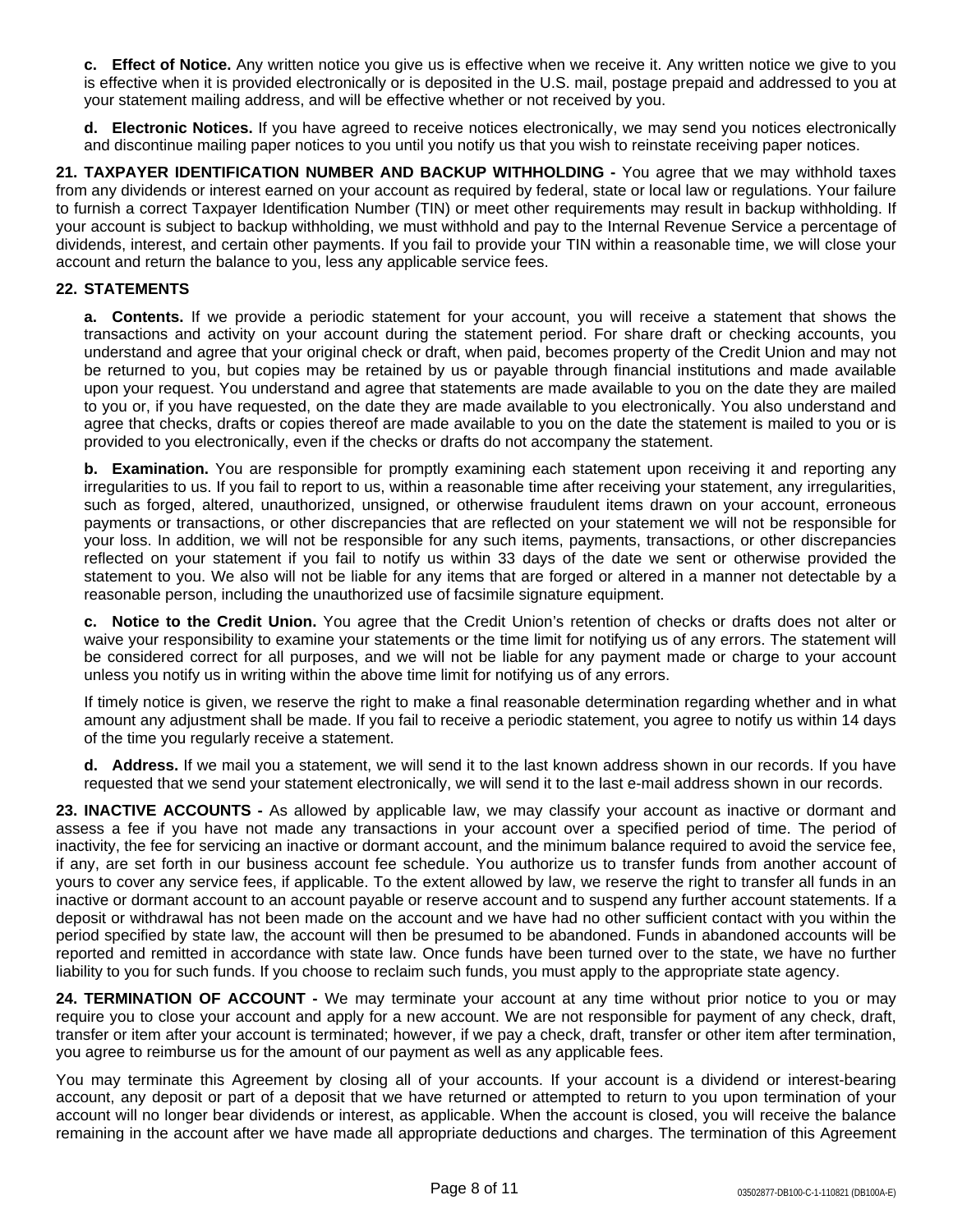and the account does not release you from the obligation for payment of accrued fees or your liability for any checks or drafts in process.

**25. TERMINATION OF MEMBERSHIP; LIMITATION OF SERVICES -** You may terminate your membership by giving us written notice or by withdrawing your minimum required membership share, if any, and closing all of your accounts. You may be expelled from membership for any reason allowed by applicable law. We may restrict account access and services without notice to you when your account is being misused; you have demonstrated conduct which is abusive in nature; as outlined in any policy we have adopted regarding restricting services; or as otherwise permitted by law.

**26. DEATH OF ACCOUNT OWNER -** If an account is held in the name of an individual person or a business that is organized as a sole proprietorship, we may continue to honor all transfer orders, withdrawals, deposits and other transactions on the account until we are notified of the Account Owner's death. Once we are notified of an Account Owner's death, we may pay checks or drafts or honor other payments or transfer orders authorized by the Account Owner for a period of ten days after the Account Owner's death unless we receive instructions from any person claiming an interest in the account to stop payment on the checks, drafts or other items. We may require anyone claiming a deceased Account Owner's account funds to indemnify us for any losses resulting from our honoring that claim. This Agreement will be binding upon any heirs or legal representatives of any Account Owner that is an individual or business organized as a sole proprietorship.

**27. UNLAWFUL INTERNET GAMBLING AND OTHER ILLEGAL ACTIVITIES -** You agree that you are not engaged in unlawful internet gambling or any other illegal activity. You agree that you will not use any of your accounts, access devices or services for unlawful internet gambling or other illegal activities. We may terminate your account relationship if you engage in unlawful internet gambling or other illegal activities.

**28. WAIVER OF RIGHTS -** We reserve the right to waive or delay the enforcement of any provision of this Agreement with respect to any transaction or series of transactions. A waiver or delay of our rights at anytime shall not be deemed to be a waiver of any other rights or a waiver of the same rights at a future time.

**29. SEVERABILITY -** If a court holds any portion of this Agreement to be invalid or unenforceable, the remainder of this Agreement shall not be invalid or unenforceable and will continue in full force and effect. All headings are intended for reference only and are not to be construed as part of this Agreement.

**30. ENFORCEMENT -** You are liable to us for any loss, cost or expense we incur resulting from your failure to follow this Agreement. You authorize us to deduct any such losses, costs or expenses from your account without prior notice to you. If we bring a legal action to collect any amount due under or to enforce this Agreement, we shall be entitled, subject to applicable law, to payment of reasonable attorney's fees and costs, including fees on any appeal, bankruptcy proceedings, and any post-judgment collection actions.

**31. GOVERNING LAW -** This Agreement is governed by the following, as amended from time to time: the Credit Union's bylaws; local clearinghouse and other payment system rules; federal laws and regulations, including applicable principles of contract law; and the laws and regulations of the state of Oklahoma.

**32. CLASS ACTION WAIVER -** No member or accountholder may maintain or pursue against the credit union a class action, class-wide arbitration, or private attorney general action. Nor shall any class action, class-wide arbitration, or private attorney general action be pursued by a member against the credit union in any arbitration or in any court proceeding, regardless of when the claim or cause of action arose or accrued, or when the allegations or facts underlying the claim or cause of action occurred.

**33. WAIVER OF TRIAL BY JURY AND AGREEMENT AS TO LOCATION OF LEGAL PROCEEDINGS -** As permitted by applicable law, you agree that any legal action regarding this Agreement shall be brought in the county of the Credit Union office where you opened your account. You and we agree to waive any right to trial by jury in any legal proceeding or lawsuit involving the account.

**34. NEGATIVE INFORMATION NOTICE - We may report information about your loan and deposit accounts to** credit bureaus. Late payments, missed payments, or other defaults on your accounts may be reflected in your **credit report.**

**35. MONITORING AND RECORDING COMMUNICATIONS -** We may monitor and record communications between you and us, including telephone conversations, electronic messages, electronic records, or other data transmissions that affect your accounts or other products and services. Except as otherwise provided by applicable law, you agree we may monitor and record such communications without your approval or further notice to you.

**36. CONSENT TO CONTACT -** By signing or otherwise authenticating the Business Account Card, the Authorized Person(s) agree(s) we and/or our third-party providers, including debt collectors, may contact the Authorized Person(s) by telephone or text message at any telephone number associated with the account, including wireless telephone numbers (i.e. cell phone numbers) which could result in charges to Authorized Person(s), in order to service the account or collect any amounts owed to us, excluding any contacts for advertising and telemarketing purposes as prescribed by law. The Authorized Person(s) further agree(s) methods of contact may include use of pre-recorded or artificial voice messages,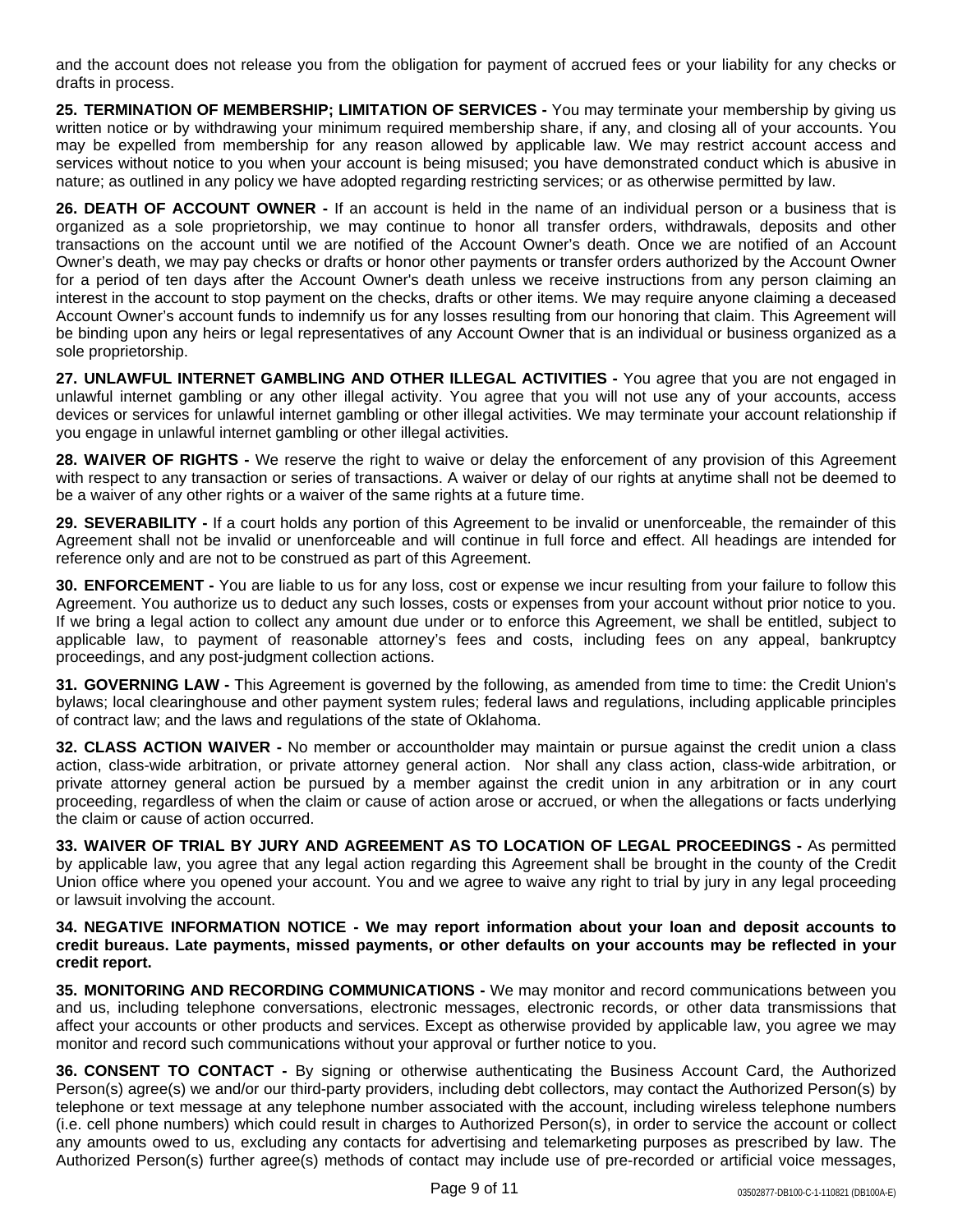and/or use of an automatic dialing device. The Authorized Person(s) may withdraw the consent to be contacted on their wireless telephone number(s) at any time by providing written notice to us at 202 E. Morrow Rd. Sand Springs, OK 74063 or by any other reasonable means. If the Authorized Person(s) has provided a wireless telephone number(s) on or in connection with any account, the Authorized Person(s) represents and agrees they are the wireless subscriber or customary user with respect to the wireless telephone number(s) provided and has the authority to give this consent. Furthermore, the Authorized Person(s) agrees to notify us of any change to the wireless telephone number(s) which they have provided to us.

In order to help mitigate harm to the Authorized Person(s) and the account, we may contact the Authorized Person(s) on any telephone number associated with the account, including a wireless telephone number (i.e. cell phone number), to deliver any messages related to suspected or actual fraudulent activity on the account, data security breaches or identity theft following a data breach, money transfers or any other exigent messages permitted by applicable law. These contacts will not contain any telemarketing, cross-marketing, solicitation, advertising, or debt collection message of any kind. The contacts will be concise and limited in frequency as required by law. The Authorized Person(s) will have an opportunity to opt-out of such communications at the time of delivery.

**37. BINDING ARBITRATION AND CLASS ACTION WAIVER -** RESOLUTION OF DISPUTES BY ARBITRATION: THIS SECTION CONTAINS IMPORTANT INFORMATION REGARDING YOUR ACCOUNTS AND ALL RELATED SERVICES. IT PROVIDES THAT EITHER YOU OR WE CAN REQUIRE THAT ANY DISPUTES BE RESOLVED BY BINDING ARBITRATION. ARBITRATION REPLACES THE RIGHT TO GO TO COURT, INCLUDING THE RIGHT TO A JURY TRIAL AND THE RIGHT TO PARTICIPATE IN A CLASS ACTION OR SIMILAR PROCEEDING. IN ARBITRATION, THE DISPUTE IS SUBMITTED TO A NEUTRAL PARTY, AN ARBITRATOR, INSTEAD OF A JUDGE OR JURY. ARBITRATION PROCEDURES MAY BE MORE LIMITED THAN RULES APPLICABLE IN COURT.

### **Agreement to Arbitrate Disputes.**

Either you or we may elect, without the other's consent, to require that any dispute between us concerning your accounts and the services related to your accounts be resolved by binding arbitration, except for those disputes specifically excluded below.

This arbitration agreement is entered into pursuant to the Federal Arbitration Act, 9 U.S.C. §§ 1 – 16 (the "FAA").

### **Disputes Covered by Arbitration.**

Claims or disputes between you and us arising out of or relating to your account(s), transactions involving your account(s), safe deposit box, and any related service with us are subject to arbitration. Any claims or disputes arising from or relating to this agreement, any prior account agreement between us, or the advertising, the application for, or the approval or establishment of your account are also included. Claims are subject to arbitration, regardless of what theory they are based on or whether they seek legal or equitable remedies. Arbitration applies to any and all such claims or disputes, whether they arose in the past, may currently exist or may arise in the future. Disputes also include claims or disputes relating to the enforceability, validity, scope or interpretation of any of this arbitration provisions. Any questions about whether disputes are subject to arbitration shall be resolved by interpreting this arbitration provision in the broadest way the law will allow it to be enforced. All such disputes are referred to in this section as "Claims".

An exception to arbitration of Claims is that both you and we have the right to pursue a Claim in a small claims court instead of arbitration, if the Claim is in that court's jurisdiction and proceeds on an individual basis. Claims or disputes arising from your status as a borrower under any loan agreement with the Credit Union are also excluded from this Resolution of Disputes by Arbitration provision.

## **No Class Action or Joinder of Parties.**

YOU ACKNOWLEDGE THAT YOU AND WE AGREE THAT NO CLASS ACTION, CLASS-WIDE ARBITRATION, PRIVATE ATTORNEY GENERAL ACTION, OR OTHER PROCEEDING WHERE SOMEONE ACTS IN A REPRESENTATIVE CAPACITY, MAY BE PURSUED IN ANY ARBITRATION OR IN ANY COURT PROCEEDING, REGARDLESS OF WHEN THE CLAIM OR CAUSE OF ACTION AROSE OR ACCRUED, OR WHEN THE ALLEGATIONS OR FACTS UNDERLYING THE CLAIM OR CAUSE OF ACTION OCCURRED. Unless mutually agreed to by you and us, claims of two or more persons may not be joined, consolidated, or otherwise brought together in the same arbitration (unless those persons are joint account holders or beneficiaries on your account and/or related accounts, or parties to a single transaction or related transaction), whether or not the claim may have been assigned.

#### **Right to Reject this Resolution of Disputes by Arbitration provision.**

You have the right to opt out of this agreement to arbitrate if you tell us within 30 days of receipt of this Membership of Account Agreement. To opt out, send us written notice that you reject this arbitration provision, including your name as listed on your account and your account number to the following address: 202 E Morrow Rd, Sand Springs OK 74063.

Otherwise, this agreement to arbitrate will apply without limitation, regardless of whether 1) your account is closed; 2) you pay us in full any outstanding debt you owe; or 3) you file for bankruptcy.